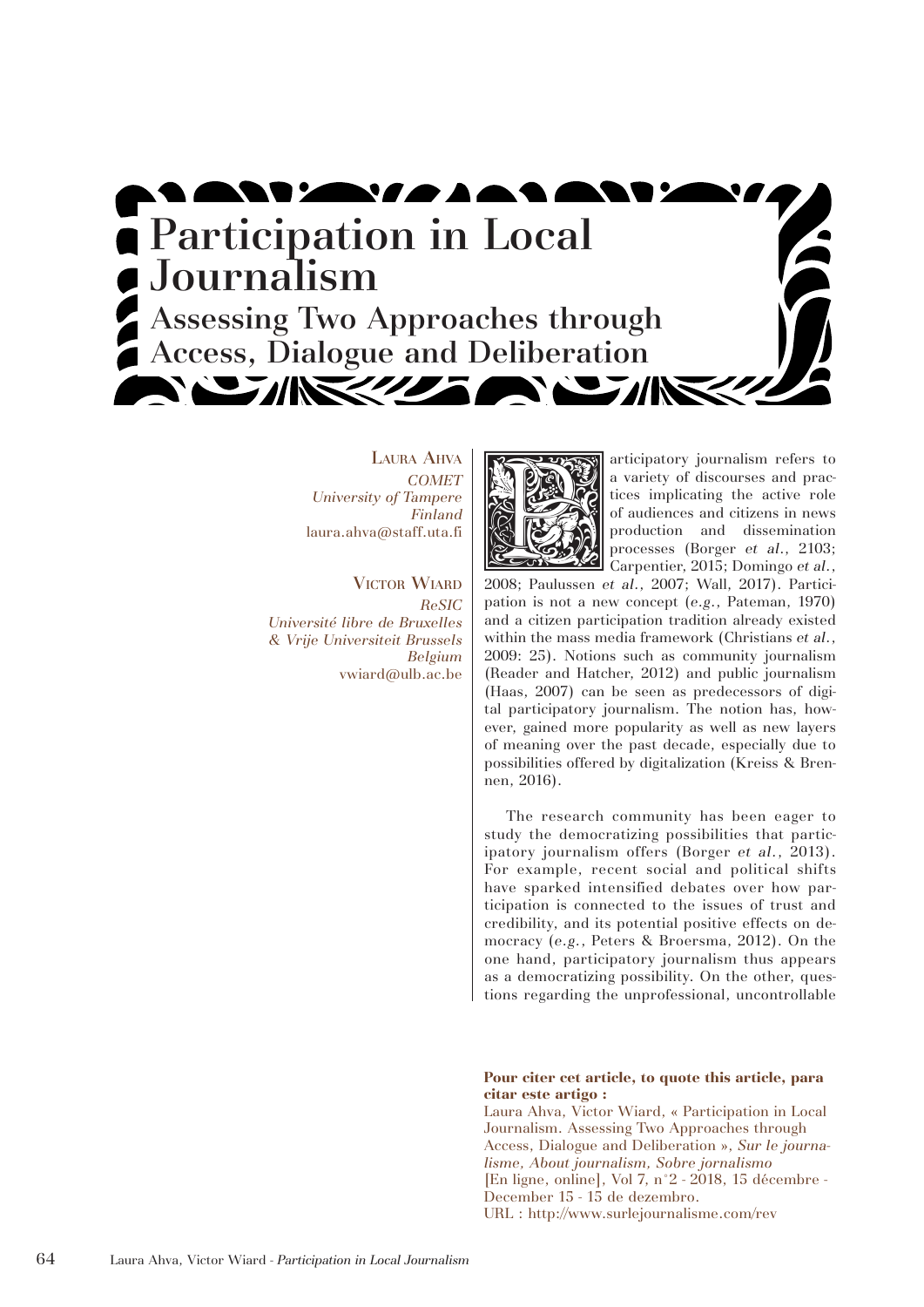and unruly nature of citizen participation seem to draw limits to this potential (*e.g.*, Lewis 2012). In this regard, some scholars have indicated that participation, especially in the digital context, has become framed as an overly individualized project, as opposed to journalism's aim to represent and engage collectivities (Peters & Witschge, 2015; Kreiss & Brennen, 2016).

In this situation, the context of local communities appears as a fruitful ground for assessing participatory journalism and its democratic potential, both online and offline. At the local level, participation tends to be either linked to professional journalism where citizens are invited to engage with news institutions; or to grassroots projects, where citizens create initiatives or become part of one, allowing them to produce news themselves. Local traditional newspapers are often seen as being naturally close to citizens, allowing them to engage in geographically limited and thematically precise public issues and fostering community integration, and the emerging online hyperlocal news sites have been seen as potential saviors for the declining news industry and its loosened citizen engagement (Nielsen, 2015; Metzgar *et al.*, 2011).

However, studies also reveal that the local context with its strong community orientation is not a guarantee for far-reaching democratizing effects. For example, Ahva (2010) has shown how the offline public journalism approaches of local and regional newspapers remained limited due to their project-like or personified natures, and Williams *et al.* (2014) have indicated that even if the online hyperlocal sites have covered local politics and problems, sourcing has remained limited to local officials, much like in the traditional news outlets. Both approaches thus have their advantages and drawbacks. In this article, we will therefore summarize recent evidence from previous studies on the successes and shortcomings of local participation, but we also point out that empirical analyses often have little to say about the normative justification of participation. Hence, we try to elaborate this shortcoming by adding to empirical evidence of local participatory journalism, and clarifying the normative and conceptual basis for such journalism. In other words, we examine and assess, side by side, two very different approaches: a young online-first network of citizen hyperlocal sites in Brussels, Belgium (*Dewey*) and a ten-year-old public journalism style free newspaper in Stockholm, Sweden (*Södra Sidan*). We break down the notion of participation into elements of access, dialogue and deliberation to be able to analyze and assess – in the spirit of journalism criticism – the democratic potential of the two approaches.

# **Understanding participation in the local context**

Participation encompasses a variety of activities ranging from access to platforms, and from formulating opinions to producing content (Bailey, Cammaerts & Carpentier, 2008: 12-15). It has generated a wide array of research stemming from different traditions within journalism studies. As noted, the local – and recently especially the hyperlocal – context has drawn plenty of attention from the research community. From this literature, we have identified four main perspectives from which participation in the local context has been examined.

First, we can identify studies that have analyzed the style of *coverage* that participatory approaches in local journalism have produced. A study on a Flemish regional newspaper, for instance, revealed that while hard news remained the realm of professional journalists, soft news had been appropriated by citizens, who used their personal interest and knowledge to create soft news content (Paulussen & D'Heer, 2013). Borger *et al.* (2016) confirmed this trend when analyzing a diversity of participatory initiatives in the Netherlands. Their content analysis showed that local participatory projects have a tendency towards soft news topics that rely on personal experience and first-hand witnessing (Borger *et al.*, 2016: 16). Another study from the same country indicated that a collaborative regional media project resulted in an increased number of community-related themes in the coverage, but not necessarily in radically different styles of coverage in terms of sourcing or positioning the local people (Hermans *et al.*, 2014).

Another perspective has focused on understanding the *producers and users* of local participatory journalism. Earlier on, the focus seemed to be on the attitudes of journalists (Lewis *et al*., 2010), but it has become more typical to examine the motivations and roles that are provided for citizens in local journalism. For example, Canter (2013) identifies citizens' participatory positions in the context of a local newspaper in the UK as source, resource or collaborator. This concurs with what Peters and Witschge state: the intensity of citizens' participation may vary from minimal to maximal (2015). In France, so called "*pure players*"1 have a certain "*participatory logic*", trying to spark and mediate public debates through comment chains and on social media. Participation of local audiences is influenced not only by geographical proximity but also by sociological similarities of audience members, such as their high cultural capital or their personal interests (Bousquet, Marty & Smyrnaios, 2015).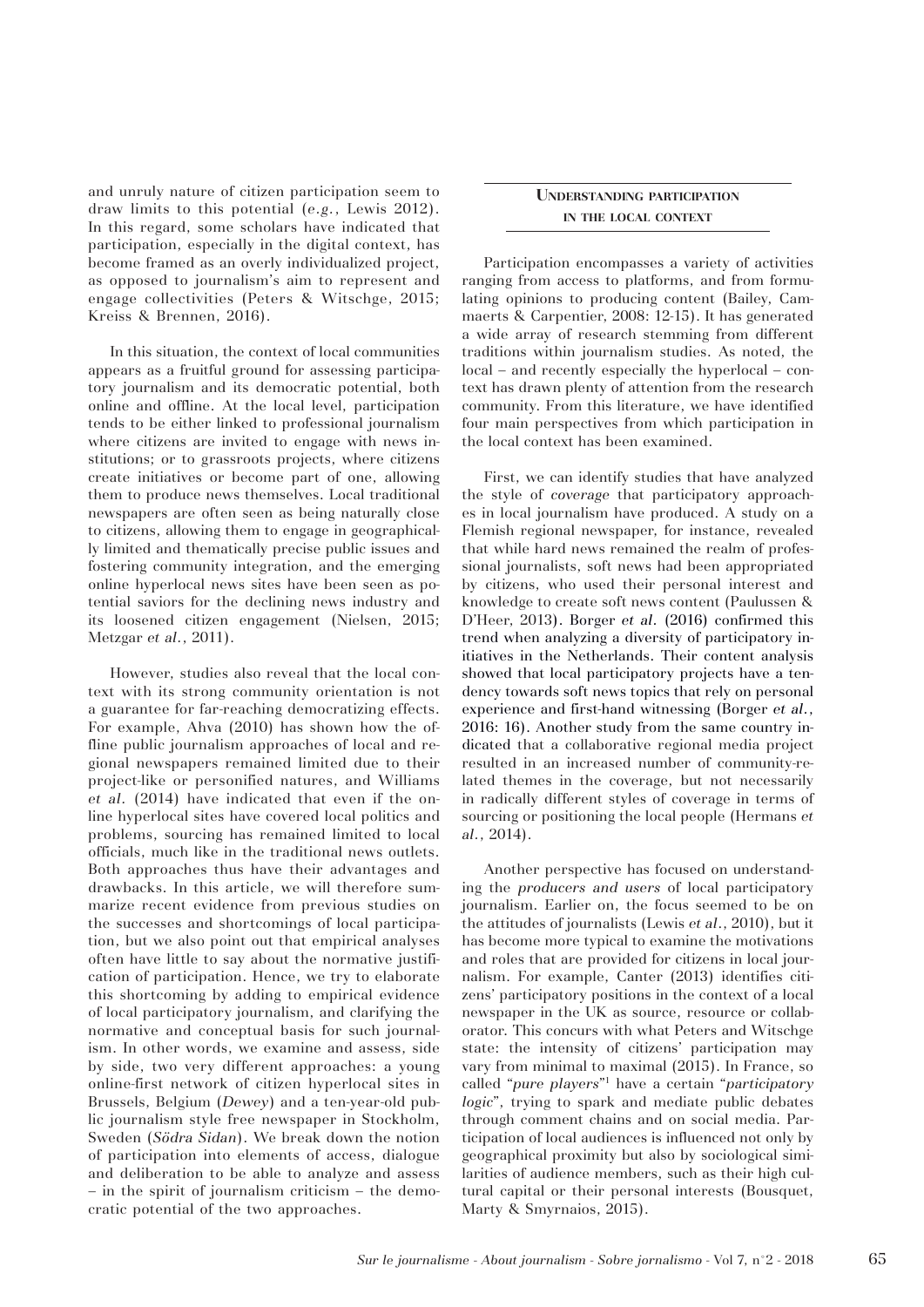A third perspective focuses on the *sustainability* of participatory approaches in local journalism and examines whether it is possible to produce stability and economic success (Harte *et al.*, 2017). Hess and Waller (2017) summarize that not all local approaches have proven successful, but the local context holds promises because there are *"niche"* markets for authentically local news that is important for people but not widely available. However, they also argue that local platforms are not necessarily built to make big profits (2017: 200-201). However, hindrances encountered during participatory projects (and the end of many of them) highlight the difficulties of setting up lasting processes. In their study of 123 hyperlocal news websites, van Kerkhoven and Bakker conclude that "*hyperlocal news websites are both promising and vulnerable*" (2014: 12).

The fourth perspective widens the focus by studying *local news ecosystems.* Recent studies have emphasized how what ends up being *the news* is often the result of a collective process involving a variety of journalistic and non-journalistic actors (Anderson, 2013). Firmstone and Coleman focused on the ecosystem of news production in Leeds (2014; 2015) and noticed that even though a variety of actors (politicians, local media, citizen journalists, communities) interact within a dynamic ecosystem, the inertia of institutions (may they be political or journalistic) pushes citizen journalism to the margins (Firmstone & Coleman, 2015). Furthermore, Domingo and Le Cam have demonstrated how actors negotiate the local news narrative by *playing with*  and *inside* journalism, but mainstream media still acts as an obligatory point of passage for whoever wants to control the narrative (Domingo & Le Cam, 2015; Le Cam & Domingo, 2015).

These perspectives are insightful in providing knowledge about the content, actors, business models and the interaction between non-institutional and institutional players in local journalism. However, they do not provide much guidance in how to assess participation in normative terms. Kreiss and Brennen (2016) indicate that participation has become one of the main normative arguments in journalism studies in the digital age (along with deinstitutionalization, innovation and entrepreneurship), but scholars are not always explicit about their normative viewpoints. Normative concepts may thus be inspirational as they provide a language for critique, but the critique should not be done in a manner that is merely one-sidedly embracing the notions or leaving their normativity hidden (Kreiss and Brennen, 2016: 300-310). Here, we will aim to take on the challenge of combining empirical investigation with normative critique. To do this, we propose a theoretical framework that combines normativity with insights that challenge the idea that participation in the journalistic context would always be about democracy.

# **Analytical model of access, dialogue and deliberation**

While searching for non-journalistic vocabulary for journalism criticism, Heikkilä and Kunelius (1998) coined a three-step framework for evaluating the democratic potential of journalism though the notions of access, dialogue and deliberation. When their article was written in the 1990s, the notion of *participatory journalism* did not yet exist. At that moment, the authors were more interested in questioning "*the monopoly of journalists to define the vocabulary with which journalism can and should be evaluated*" (Heikkilä & Kunelius, 1998: 81). Their article was thus not intended as an analytical model of participatory journalism, but it did, however, point out to the then emerging notion of participation in its conclusion:

*"The challenge for journalism is not only to think about, who can participate, but also about, what sort of situations are created for participation." (Heikkilä & Kunelius, 1998: 82)* 

It is exactly this latter question that holds analytical potential. The situations that journalism creates for participation could be zoomed into by breaking down the concept of participation into the elements of access, dialogue and deliberation. This can help in identifying the participatory situations and assessing whether they are democracy-supporting or not. In a later piece by Ahva, Heikkilä and Kunelius (2015), the analytical power of the three elements was discussed in the context of digital journalism. It was concluded that even if the three concepts derive from the mass media era, they can still be used to analyze the democratic potential of journalism in the networked environment that may appear as *deceivingly flat* and *open*.

To be able to critically examine the kinds of participatory situations that are created in local journalism, we will nuance the original trio of access, dialogue and deliberation with more recent models and findings (Carpentier 2015; Ahva 2017). This means that we will also consider, *what* people become part of when they participate in journalism (cf. Carpentier 2011; 2015). For example, Ahva (2017) identified five different domains to which citizens' participation was oriented to in three different outlets. Their participatory activities were oriented to (1) public life or politics, but also (2) journalistic content produc-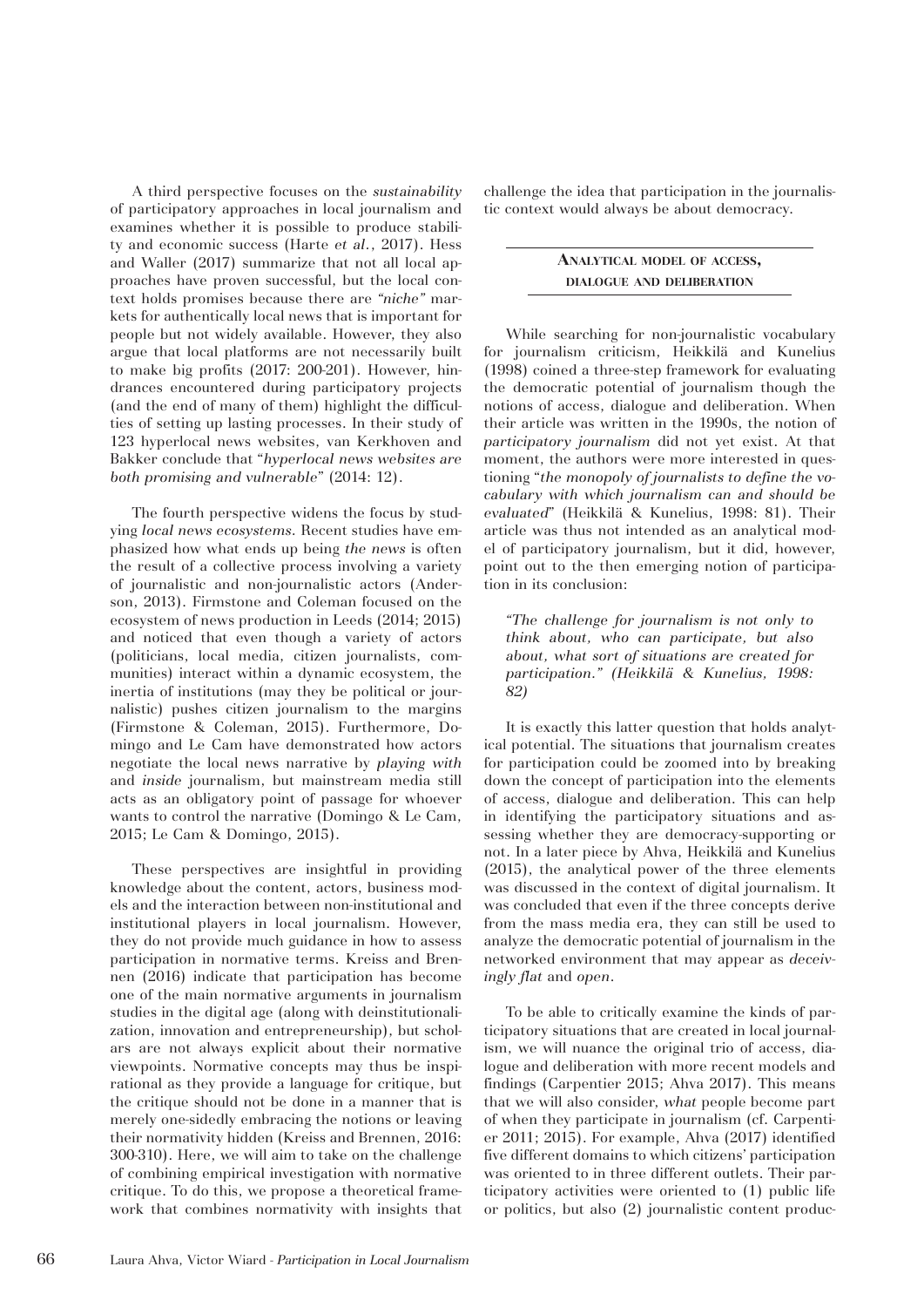tion, (3) communities that run the publications, (4) cultural side-projects and production such as film, literature and theatre and (5) career possibilities beyond the outlets they worked with. This means that when citizens were participating in journalism they became part of five domains: (1) the public sphere, (2) journalistic work process, (3) organizations or communities, (4) cultural field, as well as (5) working life. The three first ones were the most prevalent domains, and hence they are integrated below into the discussion of access, dialogue and deliberation.

*Access.* Heikkilä and Kunelius (1998) argue that access is a concept that fits well into the vocabulary of both professional journalists and theorists of democracy. In the academic accounts on participation and journalism, access also appears as the concept that is most agreed upon (cf. Domingo *et al.*, 2008; Carpentier, 2015). The idea is that participatory practices should first provide access for citizens *to get in*, to gain presence or visibility in journalism (Ahva *et al*., 2015; Carpentier, 2015; Domingo *et al*., 2008; Peters & Witschge, 2015). The question of access is about paying attention to and recognizing citizens as public actors. Hence, access can help in identifying *how* open the gates really are for citizens in journalism (Singer *et al.,* 2011).

The idea of gaining access can be further elaborated in terms of *where* is it exactly that journalism provides access to (see Table 1). Here we can separate the possibilities of access to the *community of practice* (Wenger, 1998) that coordinates publication, from gaining access into the *content production process.* The former refers to the idea of gaining a type of membership in a group, be it a project team, newsroom organization or a loose network. The latter, in turn, refers to gaining an entry into how stories are offered, selected and taken into production. Lastly, access to the *public sphere* refers to the idea that citizens do not merely get engaged because they are interested in becoming members of a community or producing stories, but because they have an interest in bringing forth (neglected/marginal) issues that should be reflected upon in the public sphere and hence seek recognition for them. In this type of access, citizens can become recognized as part of society through the opportunities that the media offers for public self-representation (Carpentier, 2011: 67).

*Dialogue***.** After gaining access, possibilities of dialogue emerge. The process of dialogue can bring many benefits to democratic life: orientation toward constructive communication, dispelling of stereotypes, honesty in relaying ideas, and the intention to listen to and understand the other (McCoy & Scully, 2002: 117). We can ask how journalism is able to help in creating and sustaining the qualities listed

above by producing exchange (instead of merely providing information). In journalism, dialogue can be seen as a reciprocal method of representing social realities as well as including citizens in extensive consultation before or after the stories are made (Heikkilä & Kunelius, 1998; Ahva *et al*., 2015; Peters & Witschge, 2015). Lewis *et al.* (2014) argue that reciprocity is a key component in the creation of trust, connectedness and social capital and that journalism, especially community journalism, should and could focus more on enabling forms of participation that mutually benefit all the involved actors. Carpentier (2015), too, refers to the role of media in producing socio-communicative relations, even if he uses the notion of *interaction* instead of dialogue<sup>2</sup>. The role of journalism here is to act as a facilitator that helps different perspectives meet each other – instead of the perspectives evading or destructively confronting each other.

Again, we see it useful to recognize that this reciprocal exchange may happen in various domains (see Table 1). First, it is featured in the domain of *communities of practice* in which people act together thus creating a sense of shared purpose and belonging. Dialogue can also be present in journalistic *content production,* in reciprocal news-making practices that are based on both, speaking and listening (Ananny, 2014: 364-365) and thus facilitate possibilities for social interaction. Lastly, dialogue in the *public sphere* refers to public exchange of viewpoints as represented in the journalistic texts or featured in the comment sections related to the articles. This exchange can then result in (re)formulation of the issues that require public attention.

*Deliberation.* The concept of deliberation shifts our attention to efficacy and whether it is possible to make a difference with participation (McCoy & Scully, 2002: 118; Ahva *et al.*, 2015). A deliberative process allows participants to reflect upon their views, and in this reasoning process they might be able to produce something that they could not work out on their own (Barber, 1984; Heikkilä & Kunelius, 1998). In terms of journalism criticism this means that with this concept we can assess *whether* and *to what degree* journalism is acting as a catalyst not only for reflection and exchange, but also action and change, so that citizens are involved in the process and play a role in the formation of public opinion and decision-making (Heikkilä & Kunelius, 1998: 71). Carpentier (2015) refers to this third step with the notion of participation itself, but we suggest that participation is the *outcome* of the three steps. However, Carpentier's (2015: 9, 16) point about *co-deciding* as an integral part of participation, should be noted here: we see that deliberation that builds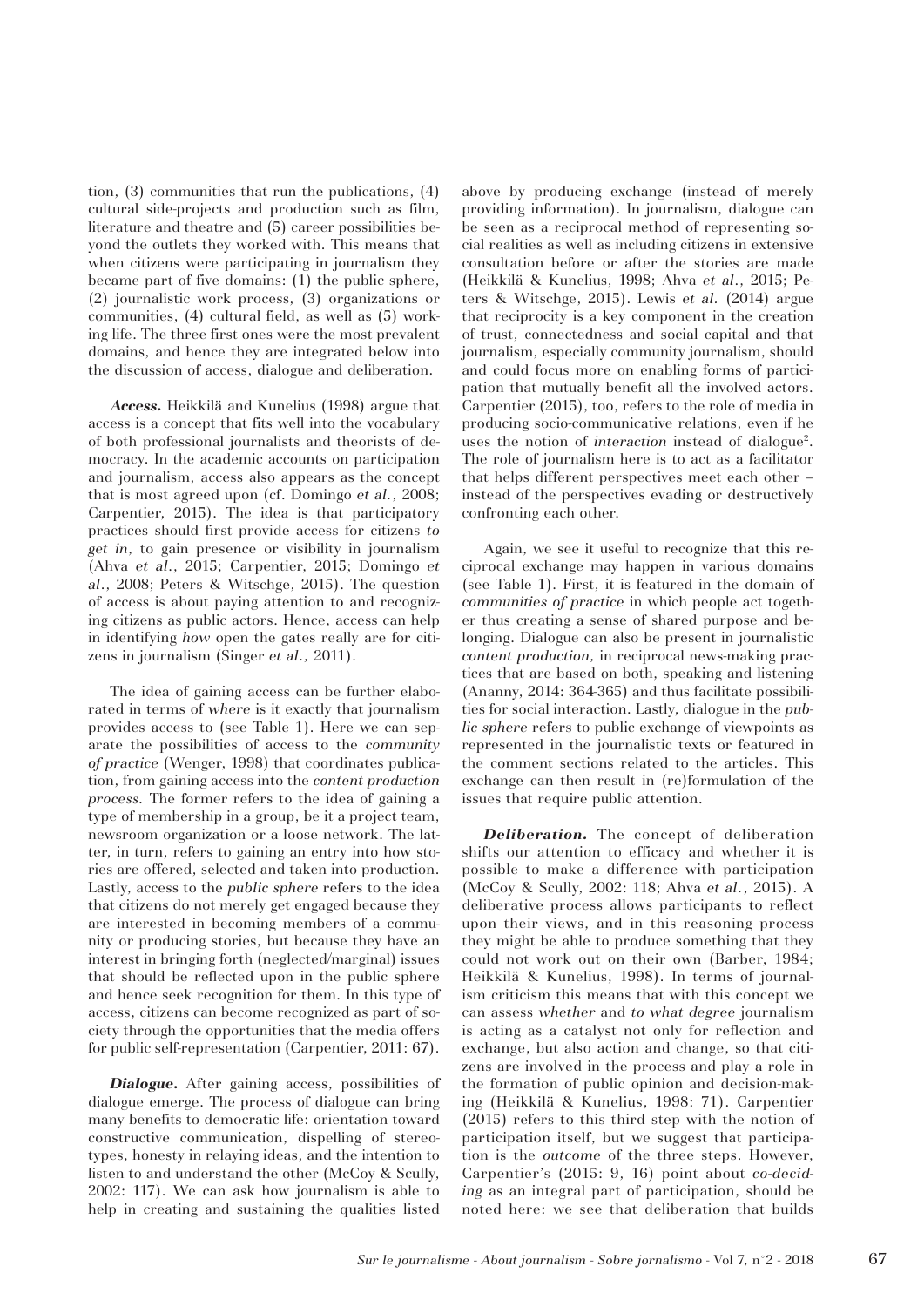on dialogue, is one possible way to co-decide and share power.

To be able to use deliberation as an analytical category, we need to consider, again, the various domains (Table 1). First, we can identify deliberation among people in the *communities of practice*: in this domain, participants can have an impact on how the communities are run. As a result, trust and sense of joint purpose may result (McCoy & Scully, 2002: 122). Second, the step of deliberation over *content production* is important in that it allows participants to influence what is ultimately considered as journalism or news. Lastly, deliberation can be assessed in relation to *public sphere.* Here we can ask, whether participatory journalism plays any role in how the detected issues are dealt with and solved in public.

In Table 1, we have summarized the discussion above. We propose the table as a matrix model of analyzing and assessing the democratic potential of participatory journalism. This combination also provides a methodological toolkit.

#### **Research questions**

Through the notions of access, dialogue and deliberation we wish to know more about the participatory situations created in the two distinctive case studies, hence asking:

(RQ1) What are the specificities of participatory practices of two different local outlets regarding access, dialogue and deliberation?

By thinking through the results with the three domains in mind, we want to assess the entire breadth of participation in these approaches:

(RQ2) What do the two cases tell us about the potentials and limitations of the diverse forms that participation in local journalism adopts?

#### **Two cases of local participatory journalism**

The two case studies are (1) a citizen-based online initiative in Brussels, Belgium, the *Dewey* project<sup>3</sup>, and (2) a professionally-produced print publication in Stockholm, Sweden, *Södra Sidan.* They represent different approaches to participatory journalism in terms of their main publishing platforms (print vs. online), organization (professional vs. citizen) and funding basis (for-profit and advertising based vs. non-profit and volunteer based). However, they also feature similarities. Firstly, on top of print, *Södra Sidan* has a website and social media presence (even if not very active), and one of the journalists publishes an independent online neighborhood site as a side-project; and two online *Dewey* outlets also publish paper versions of their articles, one as quarterly magazines and other as leaflets shared in public venues. Secondly, both operate in urban, capital city areas and cover four different municipalities, making them hybrids between the regional, local and hyperlocal levels. Lastly, they share a philosophy of participation.

*Dewey* is a non-profit that was launched by a handful of citizen of the municipality of Schaerbeek in Brussels in 2014. The project focused at first on facilitating the production of citizen news for a website and a quarterly hyperlocal print publication<sup>4</sup> in one municipality, but later on grew with demands from individuals from other districts of Brussels. Currently, *Dewey* is a network of four hyperlocal and participatory online news platforms: *Ezelstad*, *What for*, *Dazibao* and *Pixels*<sup>5</sup> . The four projects are of different size: the number of active contributors varies

| <b>Participatory</b>          | <b>Access</b>                                                                     | <b>Dialogue</b>                                                                               | <b>Deliberation</b>                                                                       |
|-------------------------------|-----------------------------------------------------------------------------------|-----------------------------------------------------------------------------------------------|-------------------------------------------------------------------------------------------|
| step Domain                   | (How to get in?)                                                                  | (How to produce exchange?)                                                                    | (How to make a difference?)                                                               |
| Community of practice         | Getting entrance into the<br>project or organization that<br>runs the publication | Building of reciprocal<br>relationships and a sense of<br>belonging with community<br>members | Making a difference in how<br>the community or the project<br>is run, finding joint goals |
| Content production<br>process | Gaining an entry into offer-<br>ing, selecting and producing<br>stories           | Exercising news gathering<br>and presentation practices<br>that facilitate interaction        | Influencing decisions over con-<br>tent and eventually also what<br>is considered as news |
| Public sphere                 | Gaining recognition as an                                                         | Engaging in public exchange                                                                   | Having an impact on how                                                                   |
|                               | active agent and participant                                                      | of views that results in issue                                                                | problems are solved via public                                                            |
|                               | in public issues                                                                  | formulation                                                                                   | reasoning and pressure                                                                    |

#### **Table 1:** *Matrix model of analyzing participatory journalism.*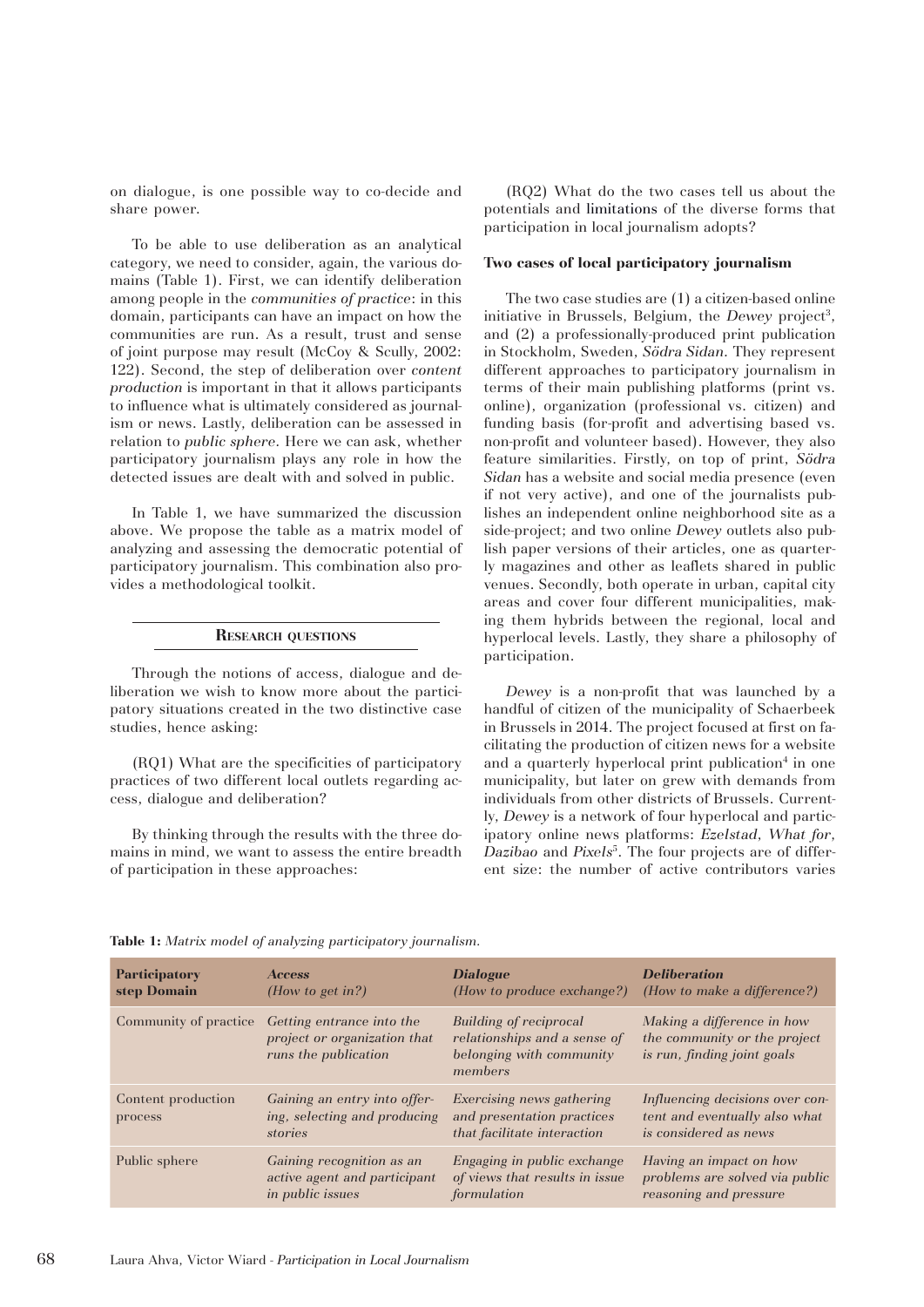from 1 to 10 and over time in each hyperlocal, as some participants only contribute to the project occasionally. The rhythms and styles of the outlets also differ, as does the number of viewers (between a few dozen and a few hundred, and controversial items reaching up to 10 000 single users' views on rare occasions). The websites are, however, united through the discussions between the founders, through a common aesthetics for all the websites, and a common editorial policy. *Dewey* describes itself as producing local, plural and practical information in a manner of citizen, hyperlocal and constructive journalism. The participants are often involved in other local projects as well, and usually belong to at least one of the three categories: (1) they have close ties to journalism but are not full-time employees (photographers, free-lancers, researchers), (2) they are very active within the local communities (promoting local gardens, alternative means of transportation, or fighting against private housing projects), or (3) they have a high cultural capital (students, local artists, etc.). Having said this, it is clear that the four hyperlocal groups have yet to build wider community bases, including citizens from all walks of life.

Södra Sidan (The Southern Side)<sup>6</sup> is a local free newspaper for the southern suburbs of Stockholm in Sweden. The paper comes out in print (and in pdf-form online) once a week and it has home delivery. The paper was established in 2006 as a counter-move to another local newspaper, which many felt ignored the possibilities for public debate and problem-solving (Beckman, 2011). The participatory ideals of the American-based public journalism movement (Haas, 2007) have been an integral part of *Södra Sidan'*s philosophy from the start. This means that the paper wishes to engage its readers in its journalistic process with the aim to make the local public sphere more diverse and open for people to act as citizens. The newsroom, for example, organizes so called reader panels to invite people to discuss current events to base its coverage on these conversations. The southern suburbs in Stockholm have a relatively high number of residents with immigrant background and they have been regarded to suffer either from inattention or excessive negative attention by the mainstream media (Beckman, 2011: 33). Therefore, *Södra Sidan* aims to represent local neighborhood life and its diversity fairly in terms of ethnicity, gender and age. The paper is a fully advertisement-funded initiative and from 2011 onwards partly owned by a large newspaper chain. The editorial team consists of five to seven people and the team features full-timers, part-timers and freelancers. Citizen collaboration is carried out with various groups, but the newsroom appears to be especially well connected with local associations, sports clubs, youth and cultural centers as well as schools.

#### **Materials and methods**

The primary material for this research is composed of observations and interviews. At *Södra Sidan*, a seven day-long period allowed the observation of daily news work and interactions between journalists and citizens. A total of 11 in-depth interviews were conducted with 12 interviewees: five with journalists, one with the editor in chief and six with citizens that had participated in a reader panel of the newspaper. At *Dewey*, active participant-observation has been taking place for the last two years, with one of us actually launching one of the hyperlocals. Even though the observation period was longer, it was more sporadic and closely intertwined with active participation. A series of 11 interviews were conducted7 : three with project leaders and eight with participants. Altogether, the material presents limitations in that it originally stems from two different research projects, and features two different languages (Swedish and French). Nonetheless, the material provides a diversified yet comparable material of 22 interviews in total, along with observation and the use of published content to verify and enrich data. All excerpts presented in the analysis have been translated by the authors from Swedish and French to English. The interviewees are anonymized but coded with numbers to separate them from one another (e.g. D1= interviewee 1 form *Dewey*, S2 = interviewee 2 from *Södra Sidan*).

The analysis of the data followed a theory-driven qualitative analysis. We created the matrix model for analysis of the data with nine specific categories (see Table 1, above). Interviews as well as notes were carefully read and coded into nine categories. For linguistic and practical reasons, each of us coded their own interviews, even if we met regularly during the analysis to specify the categories and to make sure they held the same meanings. Once all quotes from all interviewees and observations were placed in the matrix, we summarized our findings by searching for meaningful thickenings as well as contradictions in the data. Discussing and comparing results across the three steps, the three levels, and the two operations, allowed us to analyze the data in a systematic manner.

#### **Results**

#### **Acces**

*Dewey.* Our findings indicate that access is a key component of the *Dewey* project as it is in fact a key element of the project's editorial policy, jointly developed by the four hyperlocals. The homepages of the various websites<sup>8</sup> state that *Dewey* aims at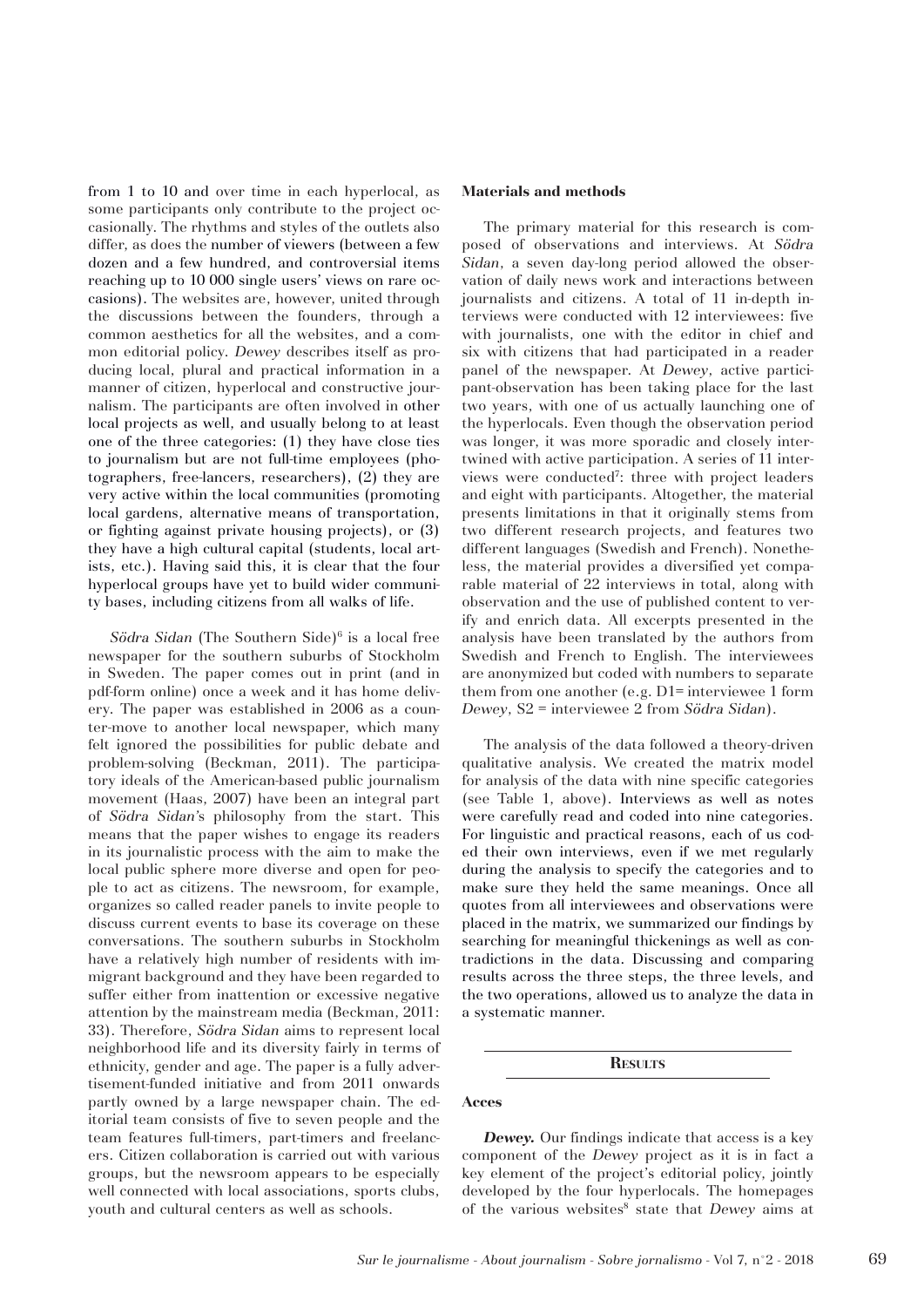building "*plural information*" which is not news "*that emanates of only one group or one authority, but news that starts with locals and allows different social groups to communicate*". According to this philosophy, access to the project is open and facilitated by the leaders of each hyperlocal. As a central principle, all meetings are open. Citizens are invited to participate in the project through events (disseminated by mailing lists, paper leaflets and on social media), websites calls and informal conversations. However, this observation has to be counterbalanced with the fact that the four initiatives are still modest in terms of public recognition, therefore not all potential participants even know about the projects. Furthermore, as noted above, the project has so far mainly been able to attract the attention of certain kinds of actors (active citizens, often with high cultural capital or ties to professional journalism).

In terms of content production process, access is also made as easy as possible. The four hyperlocals use WordPress as a content management system and try to make the platform accessible by providing tutorials and advice. However, many users perceive difficulties and are often afraid to use the system. The obstacles are bypassed by sending texts directly via email or social media messaging to leaders who then edit and format the news pieces. This is also how participants who are less interested in writing themselves, can still send content to be formatted and published by others. The participants appreciate the way access into the production process is assisted:

*"It is all very free and informal. At that moment [after a first face to face conversation] he [a project leader] added me to the mailing list of the writers' group to discuss, to see how they handled the content tool [WordPress] and the codes to access the platform." (D7)* 

Informal training thus plays a role in accessing the production process at *Dewey*. Access to content production processes is also guaranteed by organizing meetings and by collectively correcting and editing the articles, often on GoogleDocs. *Dewey* has also offered access into the projects through various other activities, mainly workshops and events, which allows members to step in. This resonates with the idea that participation can in some cases also occur beyond journalism and *spill out* to various side projects according to individual interests (Ahva, 2017). Therefore, building group cohesion and dividing tasks play a big role, as stated by a project leader:

*"Personally, I take the lead [at deciding topics and starting articles] more at the moment, and the project always needs me to get things*  *going. However, [another participant of the project] is always there with me for the logistics and practicalities. And then [other participant] has a big talent to go and talk to people we don't know: without her we would be lost during our investigations. And then [other participant] takes care of the drawings." (D3)* 

Finally, participants of *Dewey* have taken an interest in public issues through the project. More than just for themselves, they try to be the voice of local individuals and groups. For example, one participant (D10), stated how a hyperlocal had helped in "*relaying the voice of these people to a larger audience"* in a case of citizen gardening project.

*Södra Sidan.* Gaining an entrance into *Södra Sidan* as a news-producing organization is more limited than at *Dewey* due to the fact that the professional team is not reliant on citizens on a day-to-day basis. Therefore, access to *Södra Sidan*'s community is sustained in a more symbolic vein, for example through the use of accessible language in the stories and the use of local people in photos so that readers feel included. Furthermore, "*every time you interview people, you also tie them to the paper"* expressed a journalist (S6).

However, more concrete means to get into the organization are sometimes opened, and here the main method consists of organizing reader panels. This refers to a practice in which the newspaper invites citizens – either directly via emails and phone calls, or openly via ads in the paper – to join a panel of 8–12 people to discuss various issues in the newsroom or in other local venues. It is very typical that panelists are sought from among individuals who have had previous engagement with the newspaper. The editor in chief noted how sensitive the recruitment process is for these panels and he experienced the pressure to be able to gather together a representative panel of "*regular people*" from the region.

Results at *Södra Sidan* differ from *Dewey* in terms of access to production processes, because the possibilities to produce citizen content are more limited. The paper does invite locals to write reader letters, blog posts or columns, but the interviewed panel members were not invited to contribute content, rather to offer the journalists themes they would want to see covered (youth, criminality and schools were mentioned, for example) and material for stories. However, not all topics were taken into account, showing how professional control acted as a gatekeeping force. In this case, access to the process was more restricted and structured. Nevertheless, gaining access into the panel had made it very concrete for one of the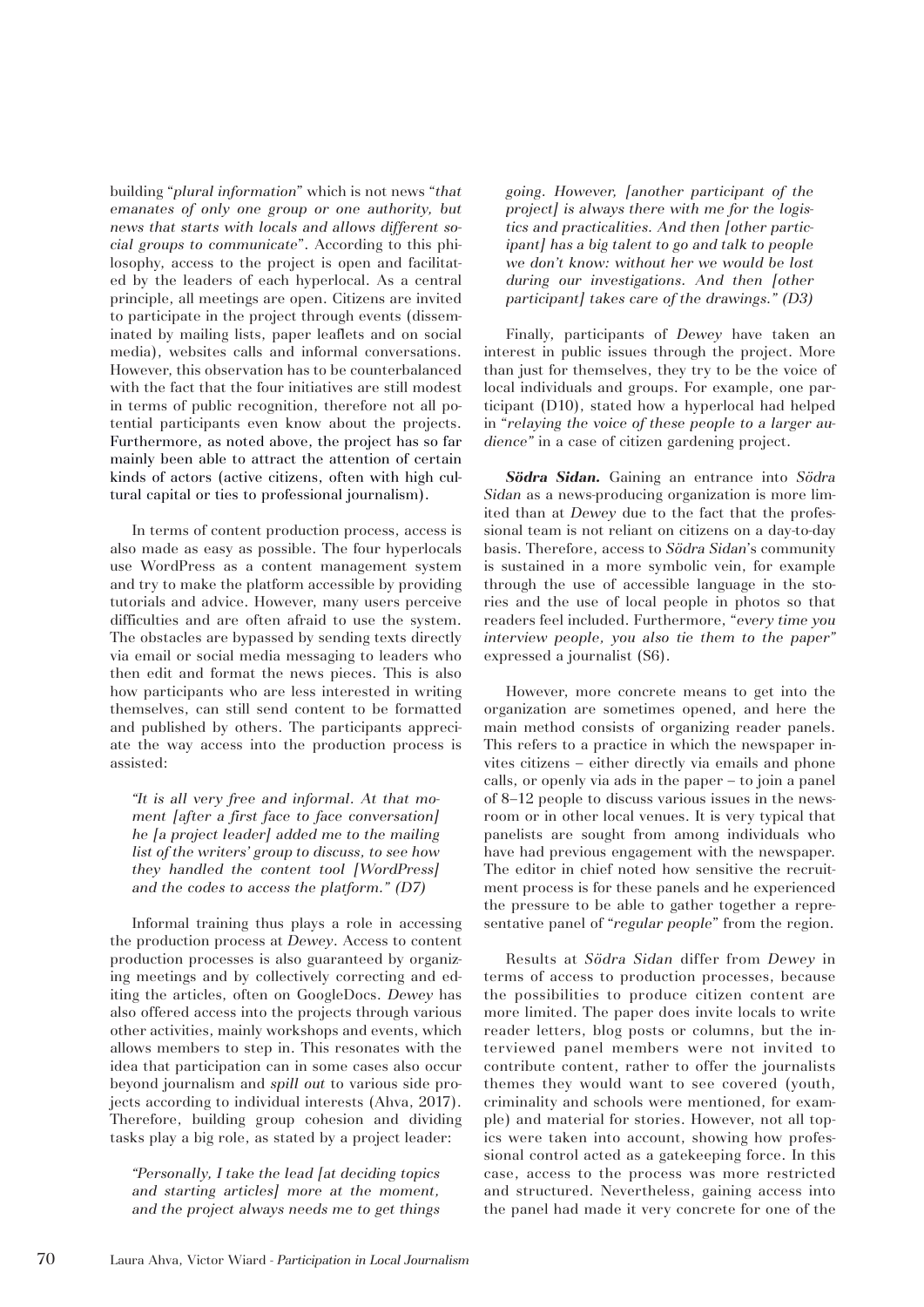participants how the newspaper sustains the local public sphere:

*"When you actually get a chance to, how do I express this, to get in within the local newspaper, you actually understand how important their work is and that actually they are doing it for a purpose.* – *It actually, it is also a good, not marketing, but a good way to promote the community to actually develop." (S11)*

Access to the public sphere was also recognized by a female panel member who had spent the past years at home caring for two children as a possibility to "*become part of society*" (S9). And another member expressed how he felt that with his public appearance he could show readers that a "*guy like me*" (S10, student with immigrant background) can appear in the paper so that his peers might also feel represented.

#### **Dialogue**

*Södra Sidan*. Whereas access appears as the key dimension of the participatory process in *Dewey*, in *Södra Sidan* it is dialogue. Dialogue was vividly apparent in all the identified three domains. One of the journalists noted in an interview that "*it is kind of impossible to do public journalism without talking with people.*" (S4)

Dialogue in the news making process was closely interlinked with dialogue in the *Södra Sidan's* extended community of practice, between journalists and citizens. However, for participants, citizen-to-citizen dialogue was the single most motivating and rewarding aspect in the reader panel experience. The talks were described as pleasant, surprising, diverse and lively, and facilitation was appreciated. The well-guided and dialogic panel conversations were valued even by one of the most critical panelists, who criticized access in that his topics were not taken up, but valued guided dialogue. Many mentioned that the meetings challenged their prejudices about other residents, and one expressed how the talks had made her "*feel important*" (S11). The panel debates showed the diversity of opinions and helped to find issue formulations, to get to the "*ground problems"* (S9).

On top of panels, other production practices at *Södra Sidan* can also be described as dialogic. Journalists underlined that much more than in other newsrooms they had worked for, at *Södra Sidan* they were expected to do reporting *"out in the field"* in order to meet people in person. For instance, a reporter described how his assignment was to interview a local Facebook group activist and he decided to meet him outdoors, at the local market place, which led to an unplanned, dialogic group interview of locals who joined in. In addition, in the newsroom, the editor often guided his staff to "*listen carefully*" to people to get to the bottom of their views.

Dialogue in the public domain was, nevertheless, strongly shaped by journalists' actions, and not those of citizens, whose impact was limited to the early stages of the production processes. However, this approach allowed journalists to guide the public discussion "*beyond primal reactions*", as summarized by the editor-in-chief, and create dialogue in the public domain. For example, in a story concerning the possible establishment of an asylum seekers' reception center, the journalists positioned a variety of actors, such as the police, residents, asylum seekers, local politicians and officials, in a dialogic relationship.

*Dewey.* At *Dewey*, dialogue at the community of practice level happens at meetings and parties, public events and other random encounters, as well as online via Facebook and emails. These interactions allow participants to get to know each other but also discuss what the project should cover and how. Individuals can also find ideas for story topics and discuss each other's work. This indicates that community dialogue feeds into the production process. This is especially clear in that the writing and editing process can be reciprocal:

*"Every time someone writes an article he can submit it for revision. We have a Facebook page for "contributors". If you have time to read, you can revise it. It depends on who as well, but [project leader] always submits his articles and you can comment it, directly on the website. Others use Google Docs and then [same project leader] puts in on the website." (D9)*

The *Dewey* project therefore fosters dialogue in content production process in that a lot of talk focuses on what the articles should look like. These interactions result in original pieces and styles of coverage, such as 20 pages long one-on-one interview, a gender-neutral interview, poems or interactive maps. Dialogue is thus good for internal group cohesion and creativity, but it can also slow down production processes to the point that some hyperlocals have very few published stories:

*"I continuously try to have a high percentage of friendly moments and not to jump into "doing", to have fun and spend a nice evening. I don't care that we are going to spend 20 % of the time talking about [one of the hyperlo-*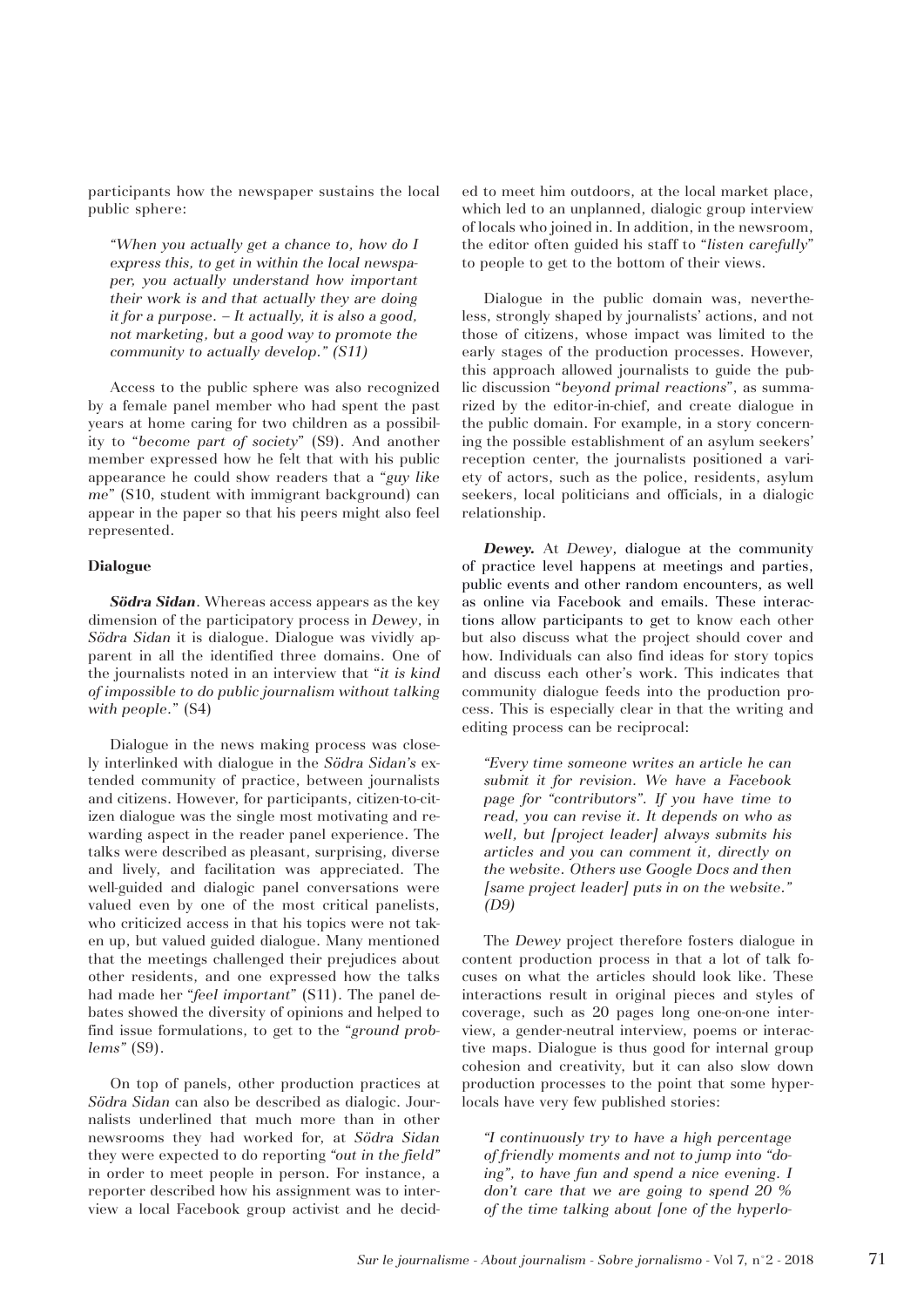*cals] and 80 % of the time doing something else, it is ok. I realize that it is even necessary." (D3)*

The main problem of this dialogical nature of community building and content creation is that a lot of energy and time is invested in discussions and reflections at the expense of action, which has even made some individuals leave *Dewey* – a paradoxical result, considering the access-focused aim of the project. Added to the youth of *Dewey* as a project and its lack of experience and resources, dialogue at the level of community and production process seems to prevent the project from generating active dialogue in the local public sphere, even if it is a goal of the project in itself.

#### **Deliberation**

*Dewey.* The dialogic nature of *Dewey* in the domains of community and content production feeds into how participants can have an impact over the project's course of action. Hence deliberation is most present in these domains, too. Participants are able to influence the goals that are set as well as the types of stories that get published. This, in the end, opens up a way to have an impact on what is regarded as news. This is visible when individuals vote or give their consent over certain decisions in the meetings:

*"We have organized a workshop at [a local café]. It was a workshop to reflect on the topics, it was very nice, it allowed us to see what everyone deemed important. We applied the principles of collective mediation to find topics that gathered consensus." (D7)* 

However, sometimes leaders of the hyperlocals take decisions by themselves for practical and time-sensitive reasons, thus sidelining the more shared decision-making process. Furthermore, decision-making regarding content production often takes a rather inactive form of silent consent during meetings or on GoogleDocs platform when comments are merely accepted by the original writer without further reflection. This points out that beyond topic selection, *Dewey* is facing challenges in stimulating deliberation and thus sharing power over the news production process.

Hence *Dewey* also remains as a rather modest facilitator of local public deliberation. The published texts do give the participants as well *"real people"* (D6) featured in the stories a public voice in locally relevant public issues, and occasional reactions of local politicians and community leaders, mainly on social media, indicate a certain level of public recognition. But otherwise, we found little evidence that the hyperlocals have a significant impact on local public deliberation.

*Södra Sidan***.** At *Södra Sidan,* the newspaper is seen as an active agent in public deliberation and problem-solving. The description on the newspaper's Facebook page states: "*It is important for us to be rooted in people's stories, to facilitate meetings across different social barriers and to focus on solutions.*" The philosophy of public journalism (Haas, 2007) at *Södra Sidan* has been developed towards a solution-oriented direction. This means that the dialogic approach of positioning various voices in a reciprocal relationship is not considered enough – the ultimate aim is to reach, through deliberation, possible solutions to collectively recognized issues.

Journalists see that they "*constantly have a focus on solutions"* (S2). In addition, the willingness to find solutions to the community's problems was given as a motivation by a couple of the panelists to attend the panel, and there were others who expressed an undefined idea to "*have an impact*" (S9). In other words, the deliberative and solution-seeking ethos in the domain of public sphere is strong in *Södra Sidan*'s approach, even if the actual impact of this approach is more difficult to evaluate. Some of the panelists expressed that their participation had an impact on how they engaged in online and offline discussions with their peers after the stories were published, but there were more mentions on how little, in the end, their participation affected their surroundings.

If you compare *Södra Sidan* to *Dewey*, citizens there do not have as direct an impact to influence the way how the organization is run. Nevertheless, the deliberative dimension of *Södra Sidan*'s organization becomes apparent through the willingness of the newsroom staff to take citizens' suggestions seriously. Suggestions are very seldom ignored: a phone call from a citizen typically results either in a promise by a journalist to check the issue for a potential story, or in an invitation for the citizen to write a letter or a column on the topic.

In the domain of content production, deliberation is apparent at *Södra Sidan* in that citizens are taken along as public deliberators on the pages of the newspaper. This is especially the case in a story type called "*På torget*"9 , which is described as a "*deliberative news feature*" (Beckman, 2011) and highlighted as the site in which local people get to do "*public reasoning*" (S2) as "*active creators of local community*" (S1). In the process of making "*På torget*"-stories, deliberation with sources may result in changing the story theme or viewpoint altogeth-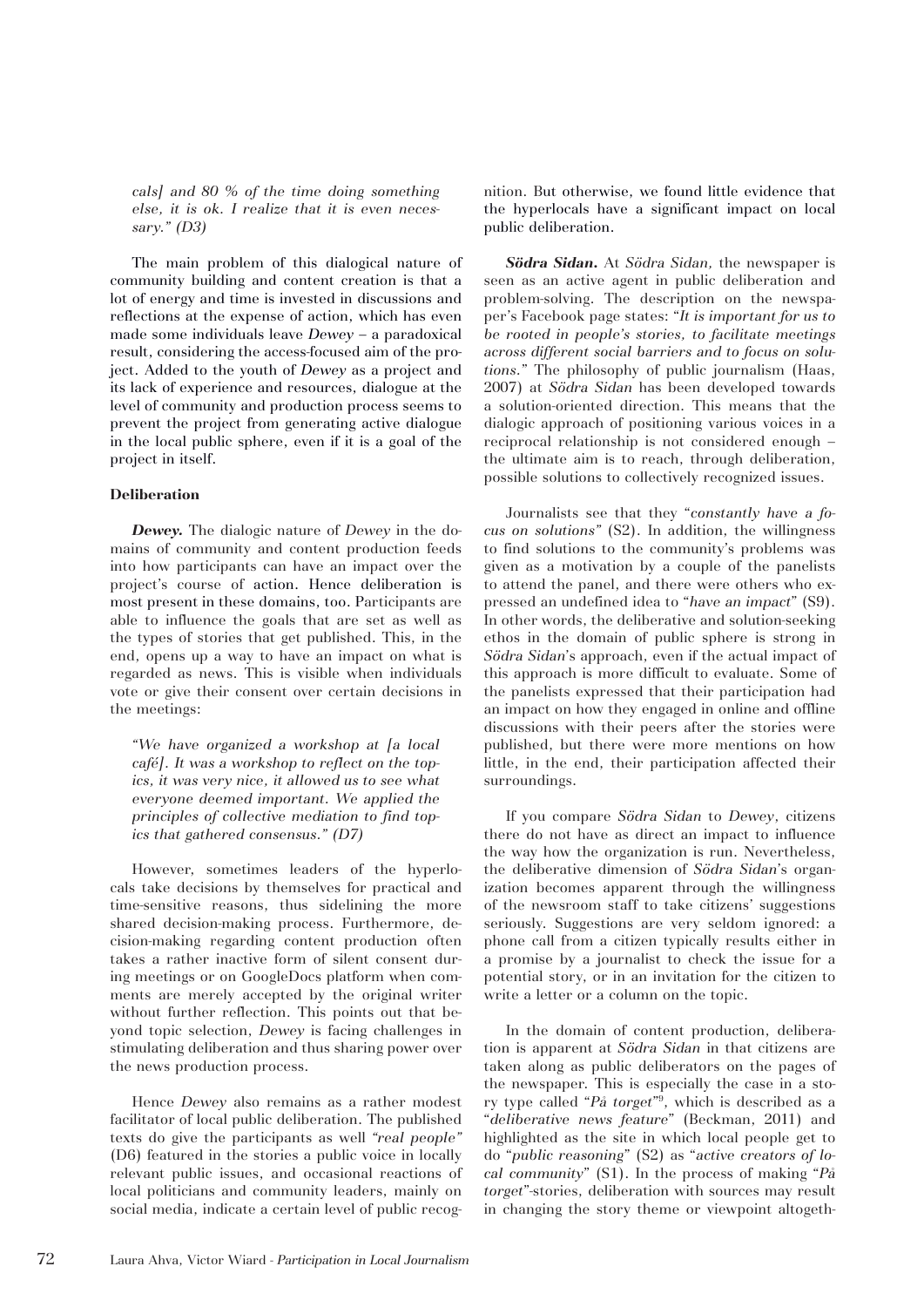er. However, the journalists also noted that as the newspaper has grown, professionalized and secured its place in the local news market, the deliberative news features (as well as reader panel stories) have given way to more traditional, day-to-day news coverage. The early years of the paper can, in some sense, be regarded as more deliberative than the later years.

### **Discussion**

It comes with no surprise that our analysis paints a different picture of participation in the two projects. While *Dewey* proposes a direct bottom-up approach to participation with citizens filling the structural holes of Brussels' complex news ecosystem, *Södra Sidan* has developed a more structured approach to participation in local journalism, where professional journalists facilitate citizen based public discussion in Stockholm.

In the analysis, we combined and operationalized three steps of participation (access, dialogue and deliberation) to three domains that are opened for participation (community of practice, content production and public sphere) for the study of local news practices. This enabled to us to highlight the differences and similarities between the approaches (RQ1, see Table 2). Both of the initiatives have integrated elements of access, dialogue and deliberation in their participatory practices, but *Södra Sidan's*  focus is more on the dialogic aspects of participation whereas access seems to be the strong suit of *Dewey*. Both of them have an ethos of deliberation,

but at *Dewey* the deliberative moments are unrulier and limited the domains of community and production process, whereas *Södra Sidan's* deliberation is focused on creating public discourse that is solution-oriented and constructive, but controlled.

This research also set out to critically assess the aforementioned participatory practices of both operations (RQ2). From this perspective, we can summarize that *Dewey* has been successful in building participatory steps especially in the domain of production. This approach consists of a collection of small but concrete news-making practices and co-deciding situations, and as a result, provides the possibility to have an impact on the content that is published. However, due to the fact that such a process is typically slow and the websites are still young and depend on volunteers, *Dewey's* impact on local public sphere remains limited. It seems that the participants' energy is directed at keeping the production process running – at the expense of public impact. *Södra Sidan*, in turn, is strong in providing participatory steps to local citizens into the public sphere: deliberative news practices and the philosophy of the approach are clear for journalists and embraced by citizens, which provides opportunities to impact local issue definition. Nevertheless, this approach also involves a risk that citizen participation takes symbolic rather than active forms and results in the publishing of traditional news with the occasional dash of public journalism.

*Södra Sidan* would benefit from increased transparency in terms of access: explicating why not all topic suggestions can be accepted or why certain

**Table 2:** *Summary of the findings.*

|                     | Dewey                                                                                                                                                                                                                                                                                                                                   | Södra Sidan                                                                                                                                                                                                                                                                                                                                                                        |
|---------------------|-----------------------------------------------------------------------------------------------------------------------------------------------------------------------------------------------------------------------------------------------------------------------------------------------------------------------------------------|------------------------------------------------------------------------------------------------------------------------------------------------------------------------------------------------------------------------------------------------------------------------------------------------------------------------------------------------------------------------------------|
| <b>Access</b>       | Access is a key dimension and pertains to all of<br>the domains, but it is strongest in the production<br>process. A philosophy of openness frames the<br>projects, and Dewey is proactively providing<br>access to citizens.                                                                                                           | Access at Södra Sidan is more structured, sym-<br>bolic and restricted. Most apparent access is in<br>terms of becoming part of the discussions in the<br>local public sphere, which offers a sense of being<br>acknowledged and represented.                                                                                                                                      |
| <b>Dialogue</b>     | Dialogic practices are featured especially in the<br>editorial <i>communities</i> and during the <i>production</i><br>process (agenda setting, writing and editing),<br>but this exchange slows down the pace of pro-<br>duction and limits the role of Dewey as a facilita-<br>tor of dialogue within the local <i>public sphere</i> . | Dialogue is featured in all of the three domains.<br>Most clearly it is apparent in the reader panel<br>meetings, where participants discuss and jour-<br>nalists act as facilitators and listeners. Dialogue<br>is thus strongest at the early stages of the <i>pro</i> -<br><i>duction process</i> but controlled by journalists.                                                |
| <b>Deliberation</b> | Deliberative methods are used in the deci-<br>sion-making regarding the <i>production process</i><br>(e.g. publishing decisions), but can sometimes<br>take the form of silent consent, which gives a<br>bigger role to project leaders. There are few<br>indications of deliberation at the public sphere<br>level.                    | The paper has a deliberative and solution-orient-<br>ed philosophy of sustaining constructive discus-<br>sions about local issues in the <i>public sphere</i> .<br>This impacts production practices, such as delib-<br>erative story types, where citizens get to publicly<br>propose solutions, but their possibilities to co-de-<br>cide over organizational goals are limited. |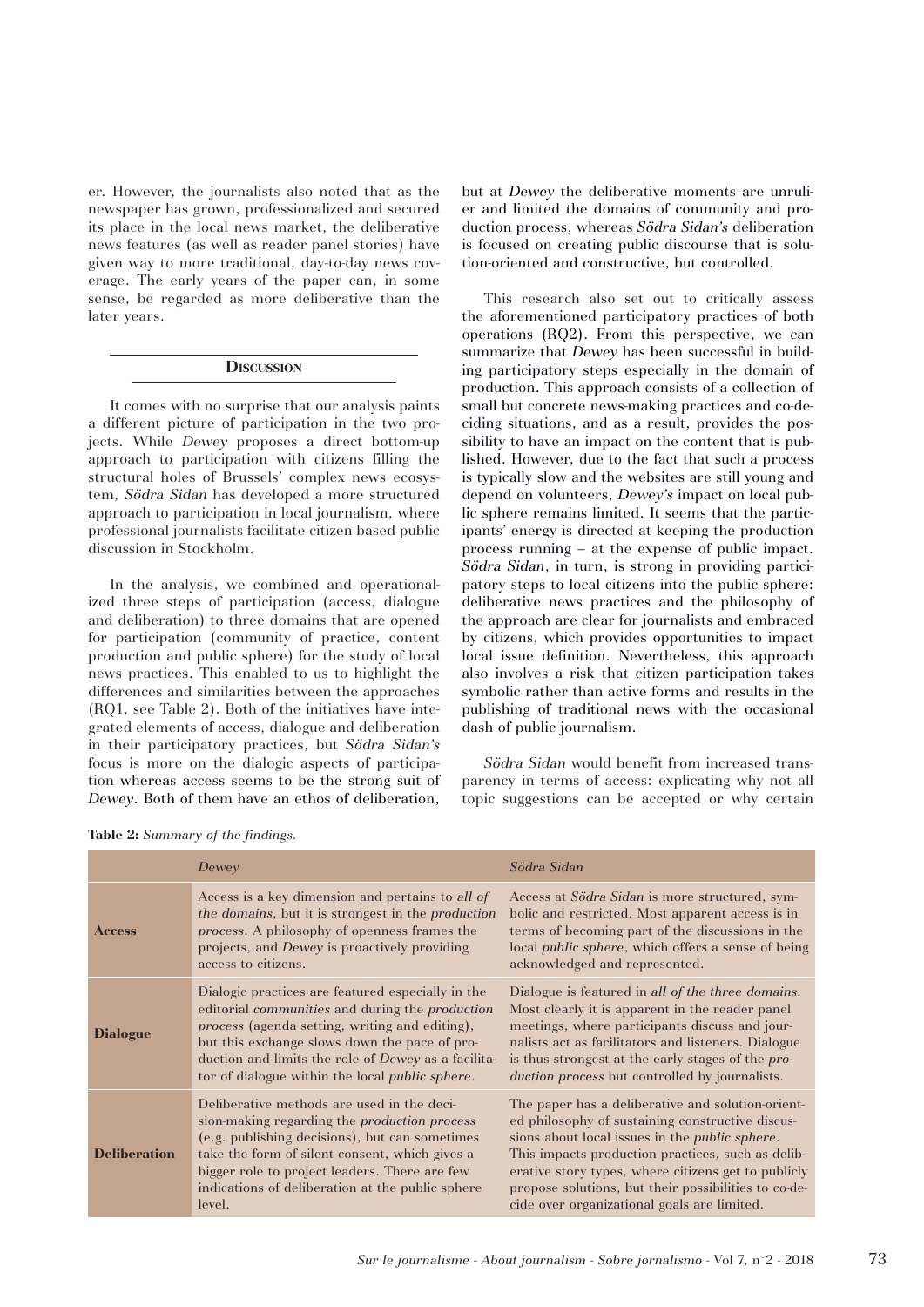(groups of) people are more actively invited along than others. There would also be possibilities to widen access through online channels that are there, but not utilized in full. Reader panel stories could then be followed by open but facilitated online dialogue and deliberation to complement face-to-face exchange and enhance public impact. This would require the newsroom to invest in online moderation, but as indicated by the reactions from the face-toface meetings, facilitation is appreciated by citizens*.* 

*Dewey* could clearly benefit from dialogue-based approaches in collecting local views and reaching out to a more diverse public than before. Moreover, even if *Dewey* has been able to initiate creative forms of coverage and presentation through open access and lively exchange, it could benefit from more systematized production practices allowing for more published content and sustainability. The case of *Södra Sidan* points out, however, that as participatory initiatives grow and stabilize, the time-consuming participatory methods are often taken over by more streamlined and traditional ones. Nevertheless, linking lively dialogues with efficient deliberative decision-mak¬ing could prove to be time and energy-saving, since spare time and volunteers' energy are the two main fuels of *Dewey*.

One of the challenges of this research was to build a framework capable of analyzing two very different approaches to participation in a normative fashion. The analysis indicated how both of the publications have been able to embody components from access, dialogue and deliberation into their daily news work, to turn participatory ideals into practices through repetition. However, the analysis also indicated that the three concepts continue to pose a challenge for participatory newsrooms: access, dialogue and deliberation are demanding notions and not easily attained. Hence, they remain relevant as critical check-points. Furthermore, identifying the different domains that citizens become part of when they participate in journalism, helped to acknowledge the pluralistic nature of participation in empirical terms. News outlets are often strong in eliciting participation in some of the domains, but seldom in all of them.

The diversity of participatory approaches should also encourage researchers to critically assess this plurality with concepts that are not only suitable for professional ideologies typical for legacy media, but would also resonate with the aspirations in which young ventures and very local endeavors embody citizen participation. In the same move, future research could also benefit from stepping into action itself; if researchers would assume active roles in society, and critically reflect on their own normativity as well as that of the journalists', there would be a possibility to overcome some of the frustrations that come with research on participation (Calabrese et al., 2015; Domingo & Wiard, 2016). This would allow journalists and researchers to truly *become a part of* and *able to write on*, the public and its problems.

> Date de soumission de l'article : 30 mars 2017 Date d'acceptation : 14 juin 2018

# **NOTES**

<sup>1</sup> The term "pure player" is used (in English) by French speakers to describe web-native news outlets.

<sup>3</sup>The name of the project was given by its founders as a reference to John Dewey (1859–1952), the American philosopher, educator and pragmatist examining the public. Technically, *Dewey* is registered as an ASBL ("*Association Sans But Lucra-*

*tif*") one of Belgium's official non-profit legal status. 4 Both are called "*Ezelstad / La cité des ânes*", literally "*the city of donkeys*" in French and Dutch.<br><sup>5</sup> See respectively : http://www.ezesltad.be, http://www.whatfor.

be, http://www.dzb1060.be, and http://www.pixels1050.be.

 $\delta$ http://www.direktpress.se/sodra\_sidan.

<sup>8</sup>*E.g.* http://www.whatfor.be/a-propos/. 9 Literally "*At the market place*".

 $2$ <sup>2</sup> The differences may be connected to the fact that Carpentier draws from the agonistic framework of democracy and the public sphere (Mouffe, 2005) rather than the Habermasian framework of deliberative democracy (Habermas, 2006), which is an inspiration for Heikkilä and Kunelius. However, there are also clear points of connection between the authors, and that is why we have seen it fruitful to cross-examine the trios of Access-Interaction-Participation (Carpentier, 2015) and Access-Dialogue-Deliberation (Heikkilä & Kunelius, 1998). This has allowed us to construct the analytical matrix model based our (Ahva, 2017) previous findings.

<sup>7</sup> The authors wish to thank Mathieu Simonson for his help for the interviews at *Dewey*, especially for the interviews with individuals participating in the hyperlocal launched by one of the researchers. This allowed for more neutral interviews.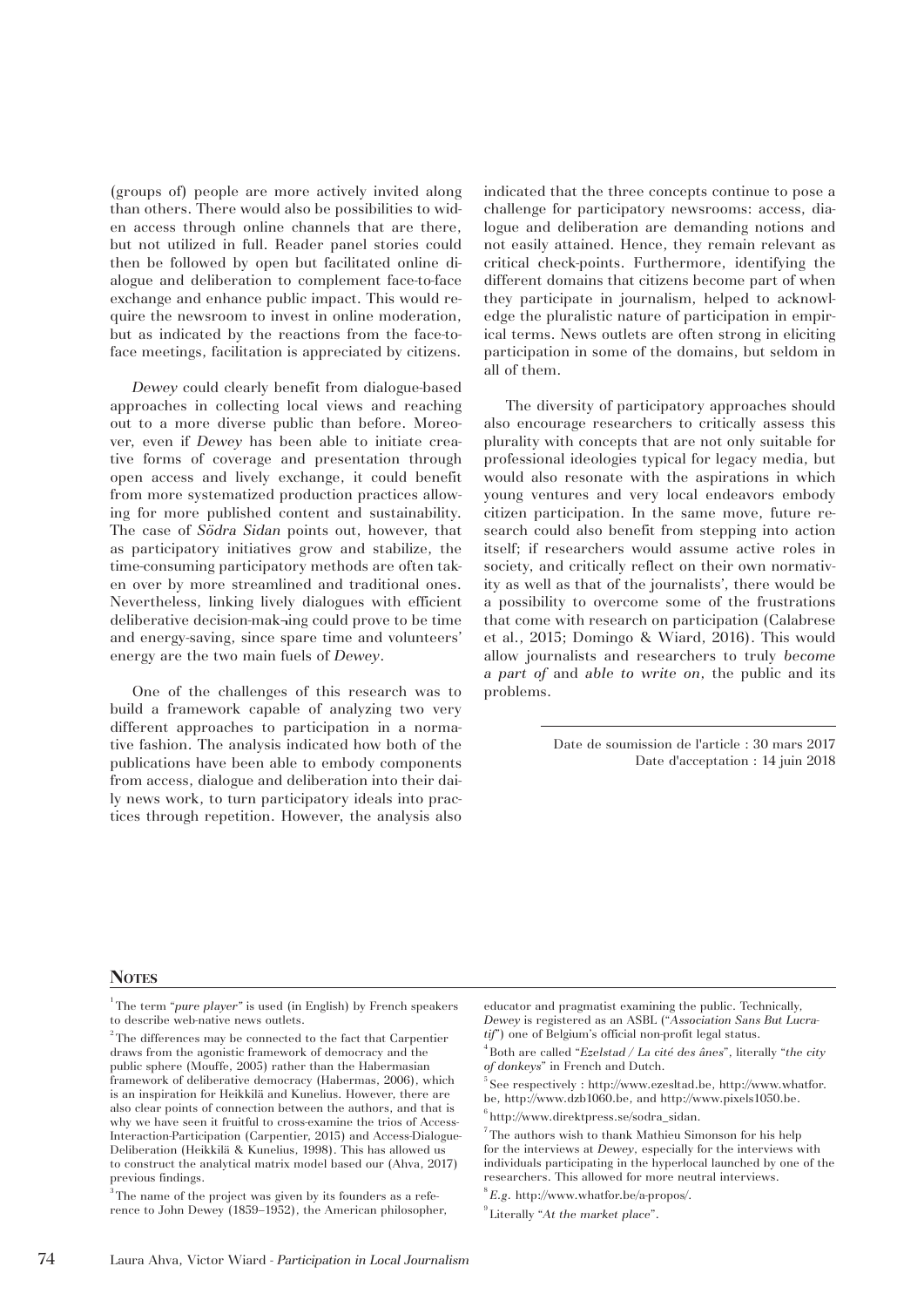# **Bibliography**

Ahva, L., 2017, "How Is Participation Practiced by 'In-Betweeners' of Journalism?" *Journalism Practice*, vol. 11, pp. 142–159.

Ahva, L., 2010, *Making News with Citizens, Public Journalism and Professional Reflexivity in Finnish Newspapers*, Tampere, Tampere University Press.

Ahva, L., Heikkilä, H., Kunelius, R., 2015, "Civic Participation and the Vocabularies for Democratic Journalism," *in* Atton, C. (Ed.), *The Routledge Companion to Alternative and Community Media*.

Anderson, C. W., 2013, *Rebuilding the News*, Philadelphia, PA, Temple University Press.

Ananny, M., 2014, "Why 'Do It Yourself' Could Be a Contradiction in Terms," *in* Boler, M., Ratto, M. (Eds.), *DIY Citizenship: Critical Making and Social Media*, Cambridge, MIT Press, pap. 359–372.

Barber, B., 1984, *Strong Democracy: Participatory Politics for a New Age*, Berkeley, University of California Press.

Bailey, O. G., Cammaerts, B., Carpentier, N., 2008, *Understanding Alternative Media, Issues in Cultural and Media Studies*, Maidenhead, Berkshire, Open University Press.

Beckman, P., 2011, "Utanför Nyhetsmallen: Med Läsarnas Hjälp," *in* Von Krogh, T. (Ed.), *Public Journalism Efter Nio År med Södra Sidan,* Stockholm, Sim(o).

Borger, M., Van Hoof, A., Sanders, J., 2016, "Exploring Participatory Journalistic Content: Objectivity and Diversity in Five Examples of Participatory Journalism," *Journalism*, pp. 1–23.

Borger, M., Van Hoof, A., Costera Meijer, I., Sanders, J., 2013, "Constructing Participatory Journalism as a Scholarly Object: A Genealogical Analysis," *Digital Journalism*, vol. 1, pp. 117–134.

Bousquet, F., Marty, E., Smyrnaios, N., 2015, "Les nouveaux acteurs en ligne de l'information locale vers une relation aux publics renouvelée ?" *Sur le journalisme About Journalism Sobre jornalismo*, vol. 4, pp. 48–61.

Calabrese, L., Domingo, D., Pereira, F. H., 2015, "Overcoming the Normative Frustrations of Audience Participation Research. Introduction," *Sur le journalisme About Journalism Sobre jornalismo*, vol. 4, pp. 4–11.

Canter, L., 2013, "The Source, the Resource and the Collaborator: The Role of Citizen Journalism in Local UK Newspapers," *Journalism*, vol. 14, pp. 1091–1109.

Carpentier, N., 2015, "Differentiating between Access, Interaction and Participation," *Conjunctions. Transdisciplinary Journal of Cultural Participation*, vol. 2, pp. 7–28.

Carpentier, N., 2011, *Media and Participation: A Site of Ideological-democratic Struggle*, Bristol, Intellect Books.

Christians, C. G., Glasser, T. L., McQuail, D., Nordenstreng, K., White, R. A., 2009, *Normative Theories of the Media. Journalism in the Democratic Societies*, Illinois, University of Illinois Press.

Domingo, D., Le Cam, F., 2015, "Journalism Beyond the Boundaries. The Collective Construction of News Narratives," *in* Carlsson, M., Lewis, S. C. (Eds.), *Boundaries of Journalism: Professionalism, Practices and Participation*, New York, Routledge.

Domingo, D., Quandt, T., Heinonen, A., Paulussen, S., Singer, J. B., Vujnovic, M., 2008, "Participatory Journalism Practices in the Media and Beyond," *Journalism Practice*, vol. 2, pp. 326–342.

Domingo, D., Wiard, V., 2016, "News Networks," *in* Witschge, T., Anderson, C. W., Domingo, D., Hermida, A. (Eds.), *The SAGE Handbook of Digital Journalism*, London, Sage, pp. 397– 409.

Firmstone, J., Coleman, S., 2015, "Rethinking Local Communicative Spaces: Implications of Digital Media and Citizen Journalism for the Role of Local Journalism in Engaging Citizens," *in* Nielsen, R. K. (Ed.), *Local Journalism: The Decline of Newspapers and the Rise of Digital Media*, London, I.B. Tauris, pp. 117–140.

Firmstone, J., Coleman, S., 2014, "The Changing Role of the Local News Media in Enabling Citizens to Engage in Local Democracies," *Journalism Practice*, vol. 8, pp. 596–606.

Haas, T., 2007, *The Pursuit of Public Journalism: Theory, Practice and Criticism*, New York, Routledge.

Habermas, J., 2006, "Political Communication in Media Society: Does Democracy Still Enjoy an Epistemic Dimension? The Impact of Normative Theory on Empirical Research," *Communication Theory*, vol. 16, pp. 411–426.

Harte, D., Williams, A., Turner, J., 2017, "Reciprocity and the Hyperlocal Journalist," *Journalism Practice*, vol. 11, pp. 160–176.

Heikkilä, H., Kunelius, R., 1998, "Access, Dialogue, Deliberation. Experimenting with Three Concepts of Journalism Criticism," *Nordicom Review*, vol. 19, pp. 71–84.

Hess, K., Waller, L., 2017, "Community and Hyperlocal Journalism: A 'Sustainable' Model?" *in* Franklin, B., Eldridge II, S. (Eds.), *The Routledge Companion to Digital Journalism Studies*, Abingdon, Routledge.

Hermans, L., Schaap, G., Bardoel, J., 2014, "Re-Establishing the Relationship with the Public: Regional Journalism and Citizens' Involvement in the News," *Journalism Studies*, vol. 15, pp. 642–654.

Kreiss, D., Brennen, S., 2016, "Normative Theories of Digital Journalism*," in* Witschge, T., Anderson, C. W., Domingo, D., Hermida, A. (Eds.), *The Sage Handbook of Digital Journalism*, London, Sage.

Le Cam, F., Domingo, D., 2015, "The Plurality of Journalistic Identities in Local Controversies*," in* Nielsen, R. K. (Ed.), *Local Journalism: The Decline of Newspapers and Rise of Digital Media*, London, I.B. Tauris, pp. 99–116.

Lewis, S. C, Kaufhold, K., Lasorsa, D. L., 2010, "Thinking About Citizen Journalism," *Journalism Practice*, vol. 4, pp. 163–179.

Lewis, S. C., 2012, "The Tension between Professional Control and Open Participation," *Information, Communication & Society*, vol. 15, pp. 836–866.

Lewis, S. C, Holton, A. E., Coddington, M., 2014, "Reciprocal Journalism. A Concept of Mutual Exchange between Journalists and Audiences," *Journalism Practice*, vol. 8, pp. 229-241.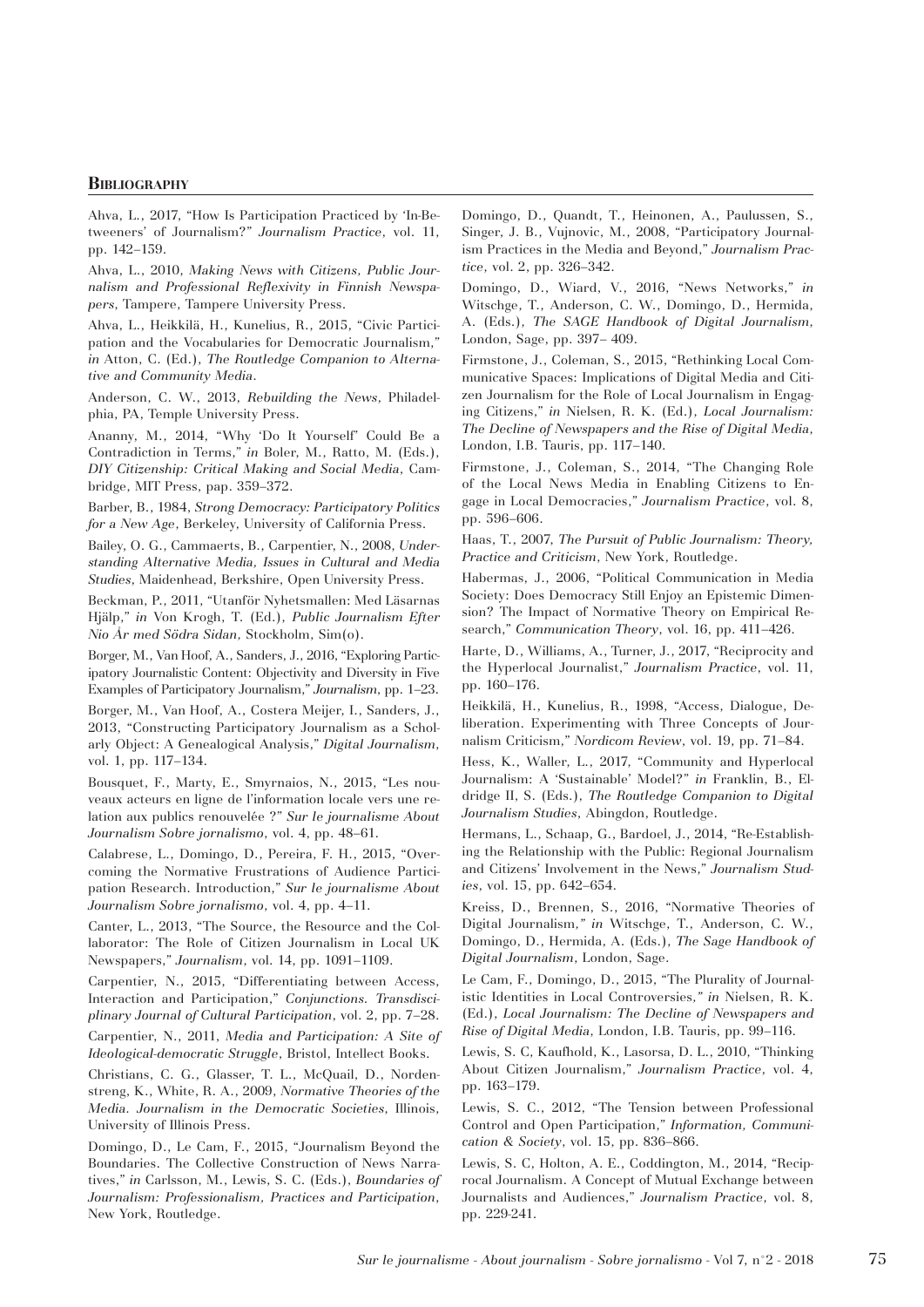Metzgar, E. T., Kurpius, D. D., Rowley, K. M., 2011, "Defining Hyperlocal Media: Proposing a Framework for Discussion," *New Media & Society*, vol. 13, pp. 772–787.

McCoy, M., Scully, P. L., 2002, "Deliberative Dialogue to Expand Civic Engagement: What Kind of Talk Does Democracy Need?" *National Civic Review*, vol. 91, pp. 117– 135.

Mouffe, C., 2005, *On the Political*, Routledge, London.

Nielsen, R. K., 2015, "Introduction: The Uncertain Future of Local Journalism," *in* Nielsen, R. K. (Ed.), *Local Journalism: The Decline of Newspapers and Rise of Digital Media*, London, I.B. Tauris, pp. 1–30.

Pateman, C., 1970, *Participation and Democratic Theory*, Cambridge, Cambridge University Press.

Paulussen, S., D'heer, E., 2013, "Using Citizens for Community Journalism. Findings from a Hyperlocal Media Project," *Journalism Practice*, vol. 7, pp. 588–603.

Paulussen, S., Heinonen, A., Domingo, D., Quandt, T., 2007, "Doing It Together: Citizen Participation in The Professional News Making Process," Observatorio (OBS\*) Journal 3, pp. 131–154.

Peters, C., Broersma, M. J., 2013, *Rethinking Journalism: Trust and Participation in a Transformed News Landscape*, London, Routledge.

Peters, C., Witschge, T., 2015, "From Grand Narratives of Democracy to Small Expectations of Participation," *Journalism Practice*, vol. 9, no 1, pp. 19–34.

Reader, B., Hatcher, J., 2012, *Foundations of Community Journalism*, London, Sage.

Singer, J. B., Domingo, D., Heinonen, A., Hermida, A., Paulussen, S., Quandt, T., Reich, Z., Vujnovic, M., 2011, *Participatory Journalism: Guarding Open Gates at Online Newspapers*, New Jersey, John Wiley & Sons.

Van Kerkhoven, M., Bakker, P., 2014, "The Hyperlocal in Practice: Innovation, Creativity and Diversity," *Digital Journalism*, vol. 2, pp. 296–309.

Wall, M., 2017, "Mapping Citizen and Participatory Journalism: In Newsrooms, Classrooms and Beyond," *Journalism Practice*, vol. 11, pp. 134–141.

Wenger, E., 1998, *Communities of Practice: Learning, Meaning and Identity*, Cambridge, Cambridge University Press.

Williams, A., Harte, D., Turner, J., 2014, "The Value of UK Hyperlocal Community News," *Digital Journalism*, pp. 1–24.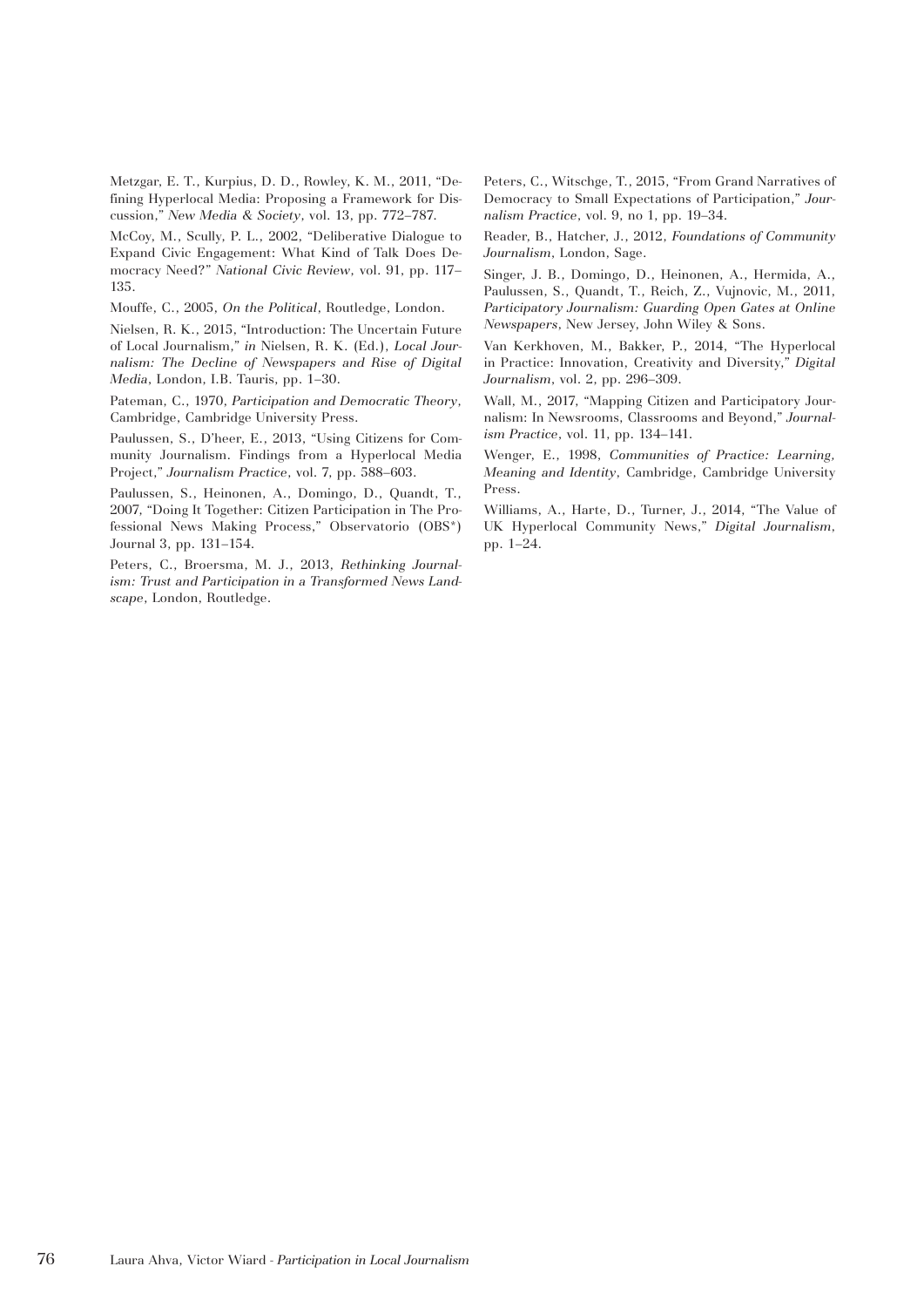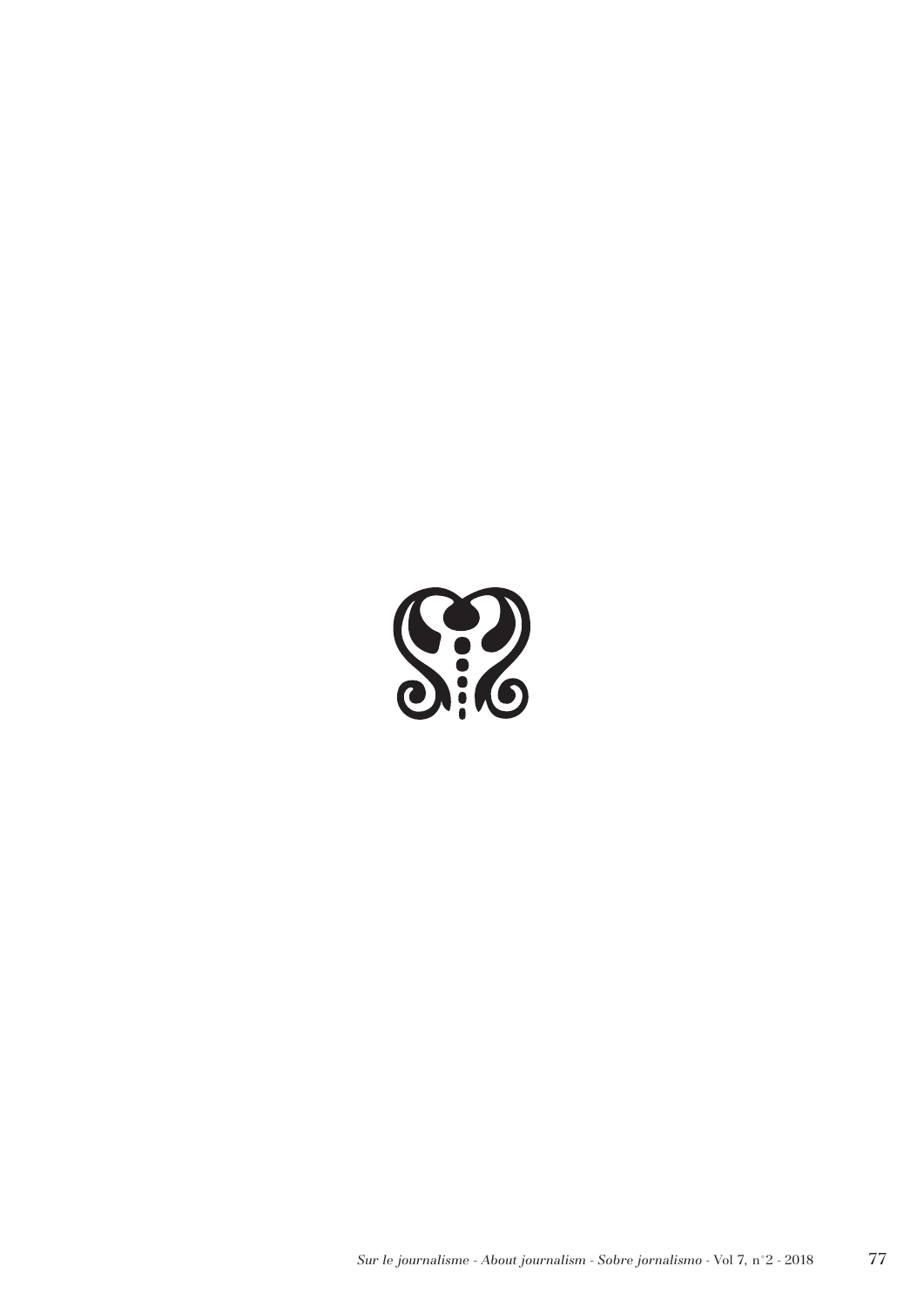# **Abstrac**t **| Resumé** | **Résumo**

# **Participation in Local Journalism**

Assessing Two Approaches to Participatory Journalism through Access, Dialogue and Deliberation

# **Participation au journalisme local**

Évaluation de deux approches du journalisme participatif à travers l'accès, le dialogue et la délibération

#### **Participação no jornalismo local**

Avaliação de duas abordagens do jornalismo participativo por meio do acesso, do diálogo e da deliberação

Within the ongoing discussion on the role of participation in journalism,<br>this paper proposes to focus on participatory practices in the local context.<br>Citizen participation takes in two operations. The first is a non-prof this paper proposes to focus on participatory practices in the local context. citizen participation takes in two operations. The first is a non-profit network of citizen online hyperlocal news websites in Brussels (Belgium) called Dewey. The second is a professional weekly freesheet in Stockholm named Södra Sidan. To do so, the material comprises 22 semi-structured interviews as well as observation at both structures. Participation in the two projects is examined through a matrix model consisting of three levels, (1) the local community, (2) the production practices and (3) the local public sphere, as well as three steps, (1) access, (2) dialogue and (3) deliberation, to investigate how citizens are provided possibilities to engage with local news. Though participation is at the heart of both cases, results show that it is performed differently: Dewey is strong in providing access to the project itself as well as to news production in the hopes to empower individuals, whereas Södra Sidan's approach is more efficient in generating dialogue and deliberation among citizens, hence also influencing how issues are addressed in the local public sphere. This comparison highlights the plurality of forms and meanings that participation adopts in the local context.

**Keywords:** Local news, local journalism, participation, access, dialogue, deliberation

Dans le cadre de la discussion en cours sur le rôle de la participation dans le journalisme, cet article propose de mettre l'accent sur les pratiques participation en participation de la critique du journalisme, nous analy journalisme, cet article propose de mettre l'accent sur les pratiques particianalysons les formes que prend la participation citoyenne dans deux projets particuliers. Le premier est un réseau associatif de sites Web d'informations hyperlocales en ligne à Bruxelles (Belgique), nommé Dewey ASBL. Le deuxième est un journal hebdomadaire gratuit et professionnel à Stockholm appelé Södra Sidan. Pour ce faire, le matériel comprend 22 entretiens semi-structurés ainsi que des périodes d'observations dans les deux structures. La participation aux deux projets est examinée à travers un modèle matriciel constitué de trois niveaux : (1) la communauté locale, (2) les pratiques de production et (3) la sphère publique locale, ainsi que trois étapes, (1) l'accès, (2) le dialogue et (3) la délibération, pour examiner comment les citoyens ont la possibilité de participer à l'actualité locale. Bien que la participation soit au cœur de l'ADN de ces deux projets, les résultats montrent qu'elle se déroule différemment dans l'un et dans l'autre : Dewey fournit un accès puissant au projet lui-même ainsi qu'à la production d'informations dans l'espoir de responsabiliser les individus et de leur donner des moyens de s'exprimer, alors que l'approche de Södra Sidan est plus efficace lors des étapes du dialogue et de la délibération, les citoyens influençant ainsi la manière dont les problèmes sont traités dans la sphère publique locale par les journalistes. Cette comparaison met en évidence la pluralité de formes et de significations que la participation adopte dans le contexte local.

**Mots-clés :** Information locale, journalisme local, participation, accès, dialogue, délibération